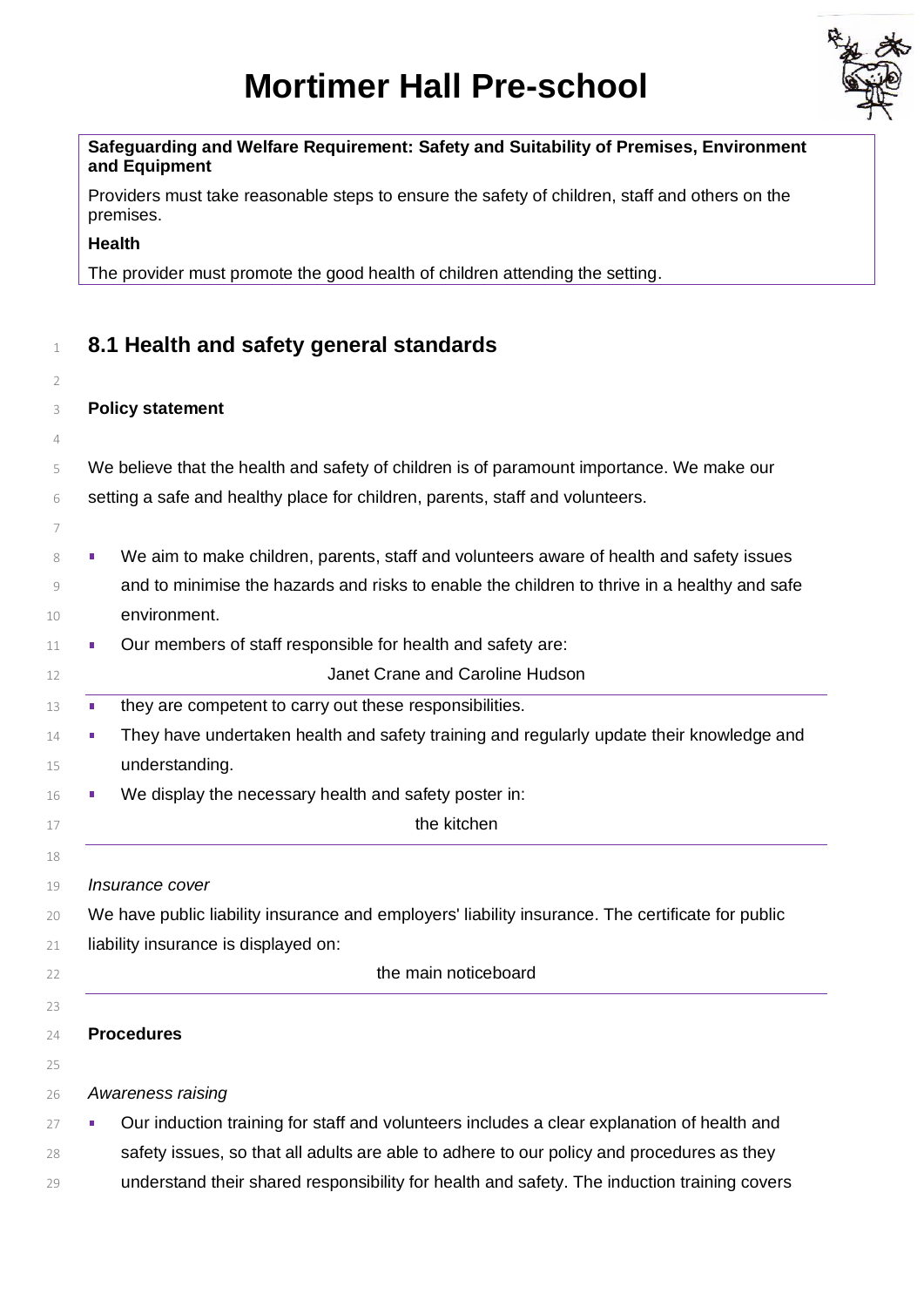- matters of employee well-being, including safe lifting and the storage of potentially
- 31 dangerous substances.
- <sup>32</sup> We keep records of these induction training sessions and new staff and volunteers are asked to sign the records to confirm that they have taken part.
- <sup>34</sup> We explain health and safety issues to the parents of new children, so that they understand the part played by these issues in the daily life of the setting.
- 36 As necessary, health and safety training is included in the annual training plans of staff, and health and safety is discussed regularly at our staff meetings.
- 38 We operate a no-smoking policy.
- We make children aware of health and safety issues through discussions, planned activities and routines.
- 

#### *Windows*

- <sup>43</sup> Low level windows are made from materials that prevent accidental breakage or we ensure that they are made safe.
- <sup>45</sup> We ensure that windows are protected from accidental breakage or vandalism from people outside the building.
- 
- *Doors*
- We take precautions to prevent children's fingers from being trapped in doors.
- 
- *Floors and walkways*
- **All our floor surfaces are checked daily to ensure they are clean and not uneven, wet or** damaged. Any wet spills are mopped up immediately.
- **Walkways and stairs are left clear and uncluttered.**
- 

## *Electrical/gas equipment*

- 57 We ensure that all electrical/gas equipment conforms to safety requirements and is checked regularly.
- <sup>59</sup> The boiler/electrical switch gear/meter cupboard is not accessible to the children.
- Fires, heaters, electric sockets, wires and leads are properly guarded and we teach the children not to touch them.
- **EXECUTE:** There are sufficient sockets in our setting to prevent overloading.
- **We switch electrical devices off from the plug after use.**
- We ensure that the temperature of hot water is controlled to prevent scalds.
- Lighting and ventilation is adequate in all areas of our setting, including storage areas.
- 
- *Storage*
- **All our resources and materials, which are used by the children, are stored safely.**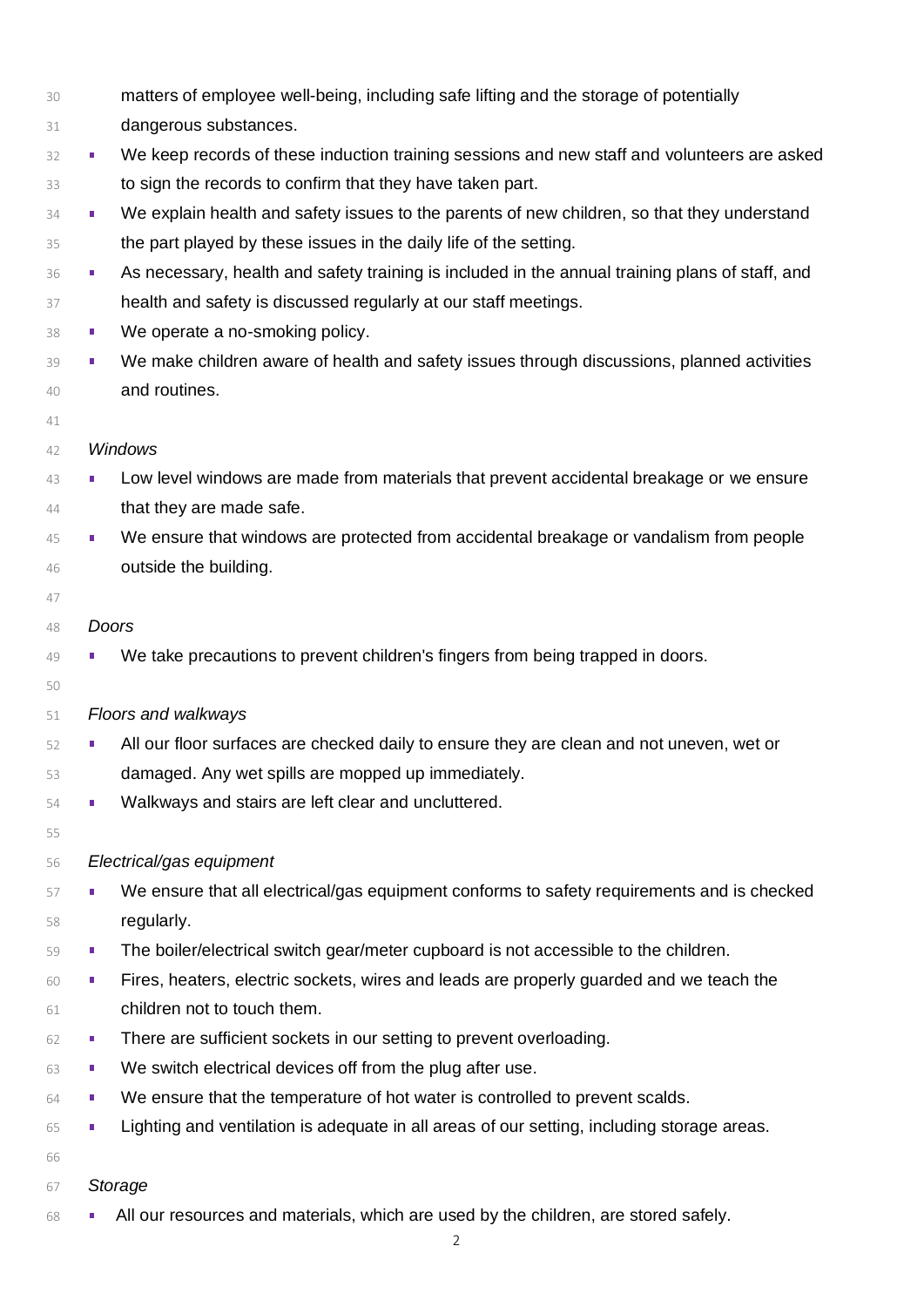- **All our equipment and resources are stored or stacked safely to prevent them accidentally**
- falling or collapsing.
- 

 $\mathbf{r}$ 

- *Outdoor area*
- **Dur outdoor area is securely fenced. All gates and fences are childproof and safe.**
- **Dur outdoor area is checked for safety and cleared of rubbish, animal droppings and any** other unsafe items before it is used.
- **Adults and children are alerted to the dangers of poisonous plants, herbicides and pesticides.**
- 77 We leave receptacles upturned to prevent collection of rainwater. Where water can form a pool on equipment, it is emptied and cleaned before children start playing outside.
- <sup>79</sup> Any outdoor digging area and upturned tyres are covered when not in use and are cleaned 80 regularly.
- 81 We check that children are suitably attired for the weather conditions and type of outdoor activities; ensuring that suncream is applied and hats are worn during the summer months.
- 83 We supervise outdoor activities at all times; and particular children on climbing equipment.

## *Hygiene*

- 86 For procedures relating to COVID-19, please refer to our specific risk assessment 87 documents.
- 88 We seek information from the Public Health England to ensure that we keep up-to-date with **the latest recommendations.**
- **Our daily routines encourage the children to learn about personal hygiene.**
- 91 We have a daily cleaning routine for the setting, which includes the play room(s), kitchen, rest area, toilets and nappy changing areas. Children do not have unsupervised access to the kitchen.
- 94 We have a schedule for cleaning resources and equipment, dressing-up clothes and furnishings.
- 96 The toilet area has a high standard of hygiene, including hand washing and drying facilities **and disposal facilities for nappies.**
- **We implement good hygiene practices by:**
- **-** cleaning tables between activities;
- **-** cleaning and checking toilets regularly;
- **-** wearing protective clothing such as aprons and disposable gloves as appropriate;
- **-** providing sets of clean clothes;
- **-** providing tissues and wipes.
- 
- *Activities, resources and repairs*
- 106 Before purchase or loan, we check equipment and resources to ensure that they are safe for the ages and stages of the children currently attending the setting.
	-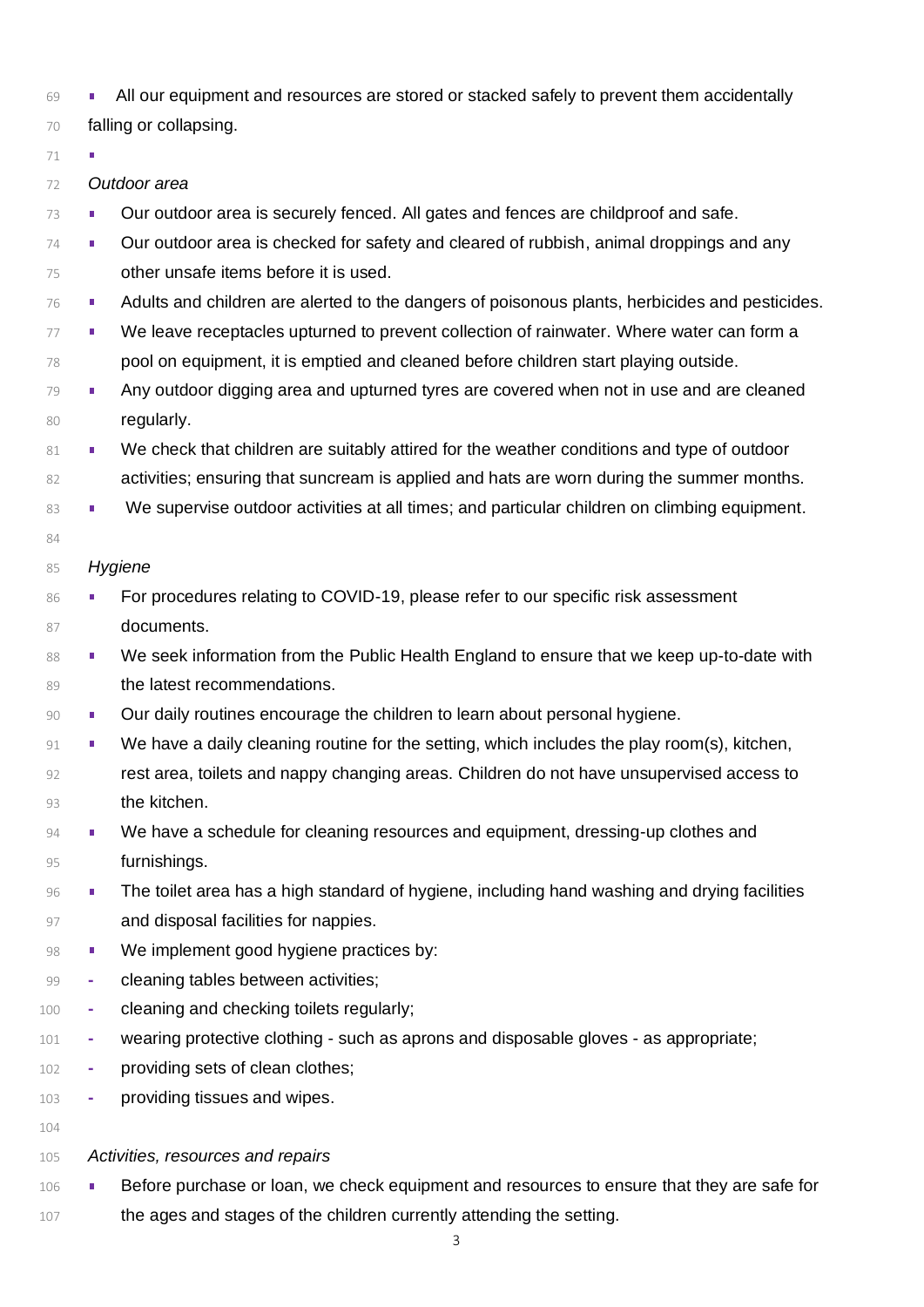We keep a full inventory of all items in the setting for audit and insurance purposes. **The layout of our play equipment allows adults and children to move safely and freely**  between activities. <sup>111</sup> All our equipment is regularly checked for cleanliness and safety, and any dangerous items **are repaired or discarded.** 113 We make safe and separate from general use any areas that are unsafe because of repair is needed. **All our materials, including paint and glue, are non-toxic.** 116 Physical play is constantly supervised. **E** We teach children to handle and store tools safely. 118 • We check children who are sleeping regularly. 119 • Children learn about health, safety and personal hygiene through the activities we provide and the routines we follow. 121 • Any faulty equipment is removed from use and is repaired. If it cannot be repaired it is discarded. Large pieces of equipment are discarded only with the consent of the manager and Chair. *Jewellery and accessories* **Our staff do not wear jewellery or fashion accessories, such as belts or high heels, that may**  pose a danger to themselves or children. 128 Parents must ensure that any jewellery worn by children poses no danger; particularly 129 earrings which may get pulled, bracelets which can get caught when climbing or necklaces that may pose a risk of strangulation. *Safety of adults* 133 We ensure that adults are provided with guidance about the safe storage, movement, lifting and erection of large pieces of equipment. 135 We provide safe equipment for adults to use when they need to reach up to store equipment 136 or to change light bulbs. 137 • We ensure that all warning signs are clear. **We ensure that adults do not remain in the building on their own.** 139 We record the sickness of staff and their involvement in accidents. The records are reviewed 140 termly to identify any issues that need to be addressed. *Control of substances hazardous to health* Our staff implement the current guidelines of the *Control of Substances Hazardous to Health Regulations (COSHH)*. 145 We keep a record of all substances that may be hazardous to health - such as cleaning chemicals, or gardening chemicals if used and where they are stored.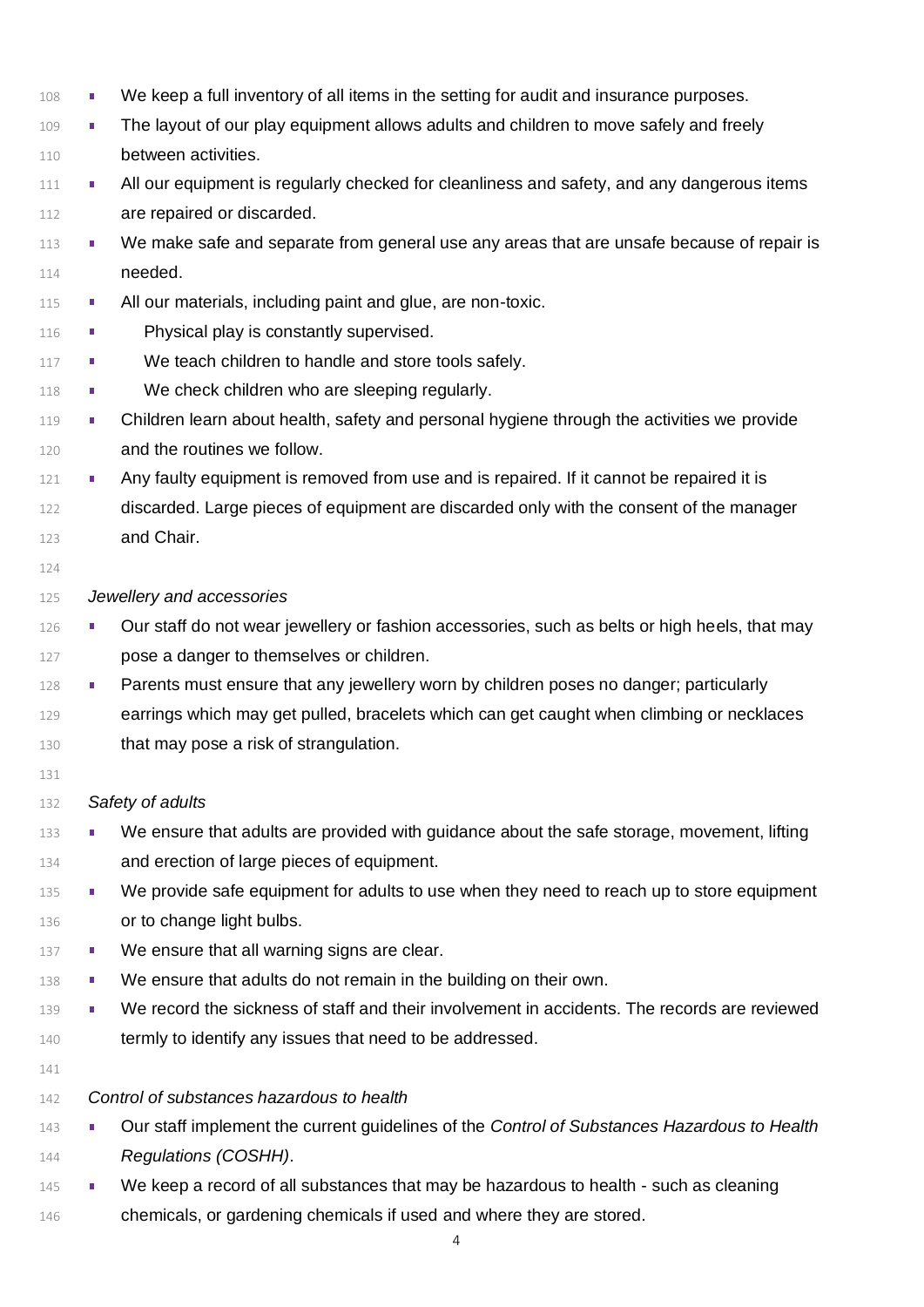148 We carry out a risk assessment for all chemicals used in the setting. This states what the risks are and what to do if they have contact with eyes or skin or are ingested. **We keep all cleaning chemicals in their original containers.**  We keep the chemicals used in the setting to the minimum in order to ensure health and hygiene is maintained. We do not use: **-** anti-bacterial soap/hand wash, unless specifically advised during an infection outbreak such as Pandemic flu; or **-** anti-bacterial cleaning agents, except in the toilets, nappy changing area and food preparation areas. Anti-bacterial spays are not used when children are nearby. **Environmental factors are taken into account when purchasing, using and disposing of**  chemicals. **All members of staff are vigilant and use chemicals safely.** 160 • Members of staff wear protective gloves when using cleaning chemicals. 161

147 **Hazardous substances are stored safely away from the children.** 

#### 162 **Legal framework**

- 163
- 164 Health and Safety at Work Act (1974)
- 165 Management of Health and Safety at Work Regulations (1999)
- 166 **Electricity at Work Regulations (1989)**
- 167 Control of Substances Hazardous to Health Regulations (COSHH) (2002)
- 168 Manual Handling Operations Regulations (1992 (As Amended 2004))
- 169 **Health and Safety (Display Screen Equipment) Regulations (1992)**
- 170

#### 171 **Further guidance**

- 172 **Health and Safety Law: What You Need to Know (HSE Revised 2009)**
- 173 **Health and Safety Regulation...A Short Guide (HSE 2003)**
- 174 **Electrical Safety and You: A Brief Guide (HSE 2012)**
- 175 Working with Substances Hazardous to Health: What You Need to Know About COSHH 176 (HSE Revised 2009)
- 177 Getting to Grips with Manual Handling Frequently Asked Questions: A Short Guide (HSE 178 2011)

| This policy was adopted by | <b>Mortimer Hall P</b> |
|----------------------------|------------------------|
| . On                       | 10th June 2015         |

Date to be reviewed Signed on behalf of the provider

Name of signatory

Role of signatory

#### Mortimer Hall Pre-school

| 10th June 2015 | <b>Reviewed with two</b>         |
|----------------|----------------------------------|
| June 2016      | amendments, 07-may-21            |
|                |                                  |
| Myfanwy Brown  |                                  |
| Chair          | <b>Janet Crane, Group Leader</b> |
|                |                                  |